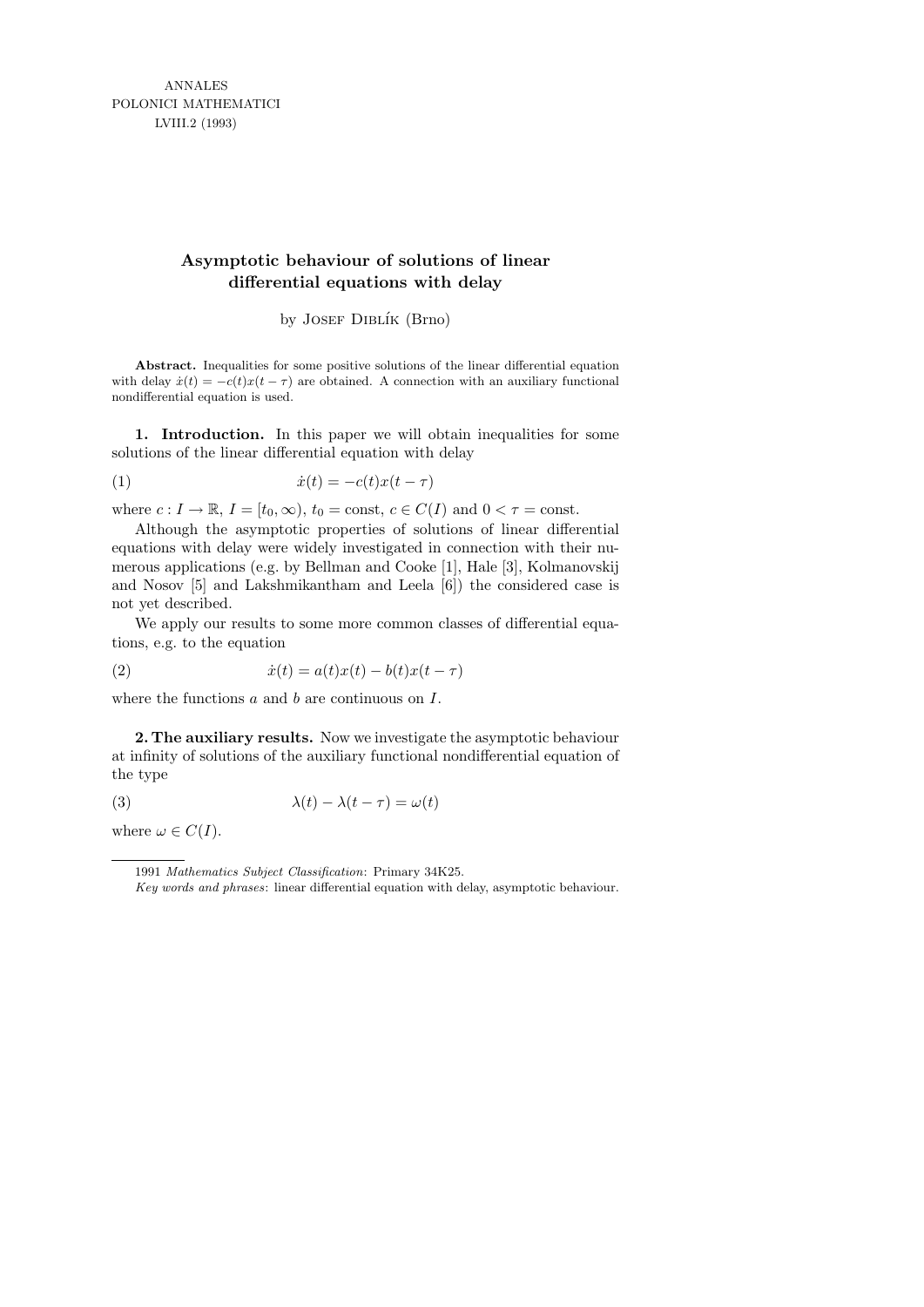132 J. Diblík

If we suppose that on  $[t_0 - \tau, t_0]$  the function  $\lambda$  is defined by means of an initial function  $g \in C([t_0 - \tau, t_0)),$  i.e.

(4) 
$$
\lambda(t) = \lambda_g(t) \equiv g(t), \quad t \in [t_0 - \tau, t_0)
$$

then we may define  $\lambda(t)$  from (3) stepwise as

(5) 
$$
\lambda(t) = \lambda_g(t) \equiv \lambda_k(t) \quad \text{for } t \in [t_0 + (k-1)\tau, t_0 + k\tau)
$$

where  $\lambda_k(t) \equiv \lambda_{k-1}(t-\tau) + \omega(t)$ . In that way we may construct a continuous or continuously differentiable function  $\lambda_g$  on  $[t_0 - \tau, \infty)$  which satisfies  $(3)$  on I under some additional assumptions. The following lemma may be proved in an elementary way. Therefore its proof is omitted.

LEMMA 1. Let  $g \in C([t_0 - \tau, t_0))$  and  $\omega \in C(I)$ . Then there is a unique function  $\lambda = \lambda_g$  defined on  $[t_0 - \tau, \infty)$  by formulas (4), (5) which satisfies (3) on I. This function is continuous on  $[t_0 - \tau, \infty)$  if

(6) 
$$
g^{(r)}(t_0 - 0) = g^{(r)}(t_0 - \tau) + \omega^{(r)}(t_0)
$$

for  $r = 0$ , and continuously differentiable on  $[t_0 - \tau, \infty)$  if, moreover,  $g \in$  $C^1([t_0 - \tau, t_0)), \, \omega \in C^1(I), \text{ and (6) holds for } r = 1.$ 

LEMMA 2. Let  $g \in C^1([t_0 - \tau, t_0)), g'$  be nondecreasing on  $[t_0 - \tau, t_0),$  $\omega \in C^1(I)$  and  $\omega'$  be nondecreasing on I. Suppose, moreover, that (6) holds for  $r = 0$  and  $r = 1$ . Then, for  $t \in I$ ,

(7) 
$$
\[ g(t_0 - 0) + \frac{1}{\tau} \int_{t_0}^t \omega(s) ds \]^{(s)} \leq \lambda_g^{(s)}(t) \leq \left[ g(t_0 - \tau) + \frac{1}{\tau} \int_{t_0}^{t+\tau} \omega(s) ds \right]^{(s)}, \quad s = 0, 1.
$$

This follows from Lagrange's mean-value theorem.

LEMMA 3. Suppose all assumptions of Lemma 2 are valid,  $\omega(t) \geq q > 0$ ,  $q = \text{const}, on \ I \ and \ \lim_{t \to \infty} \omega(t + \tau)/\omega(t) = 1.$  Then

$$
\lambda_g(t) \sim \frac{1}{\tau} \int_{t_0}^t \omega(s) ds
$$
 as  $t \to \infty$ .

The proof which is omitted uses the l'Hospital rule and inequalities (7) for  $s = 1$ .

3. The main results. We will suppose that a solution of equation (1) has the form

(8) 
$$
x(t) = \exp(-K\lambda(t))
$$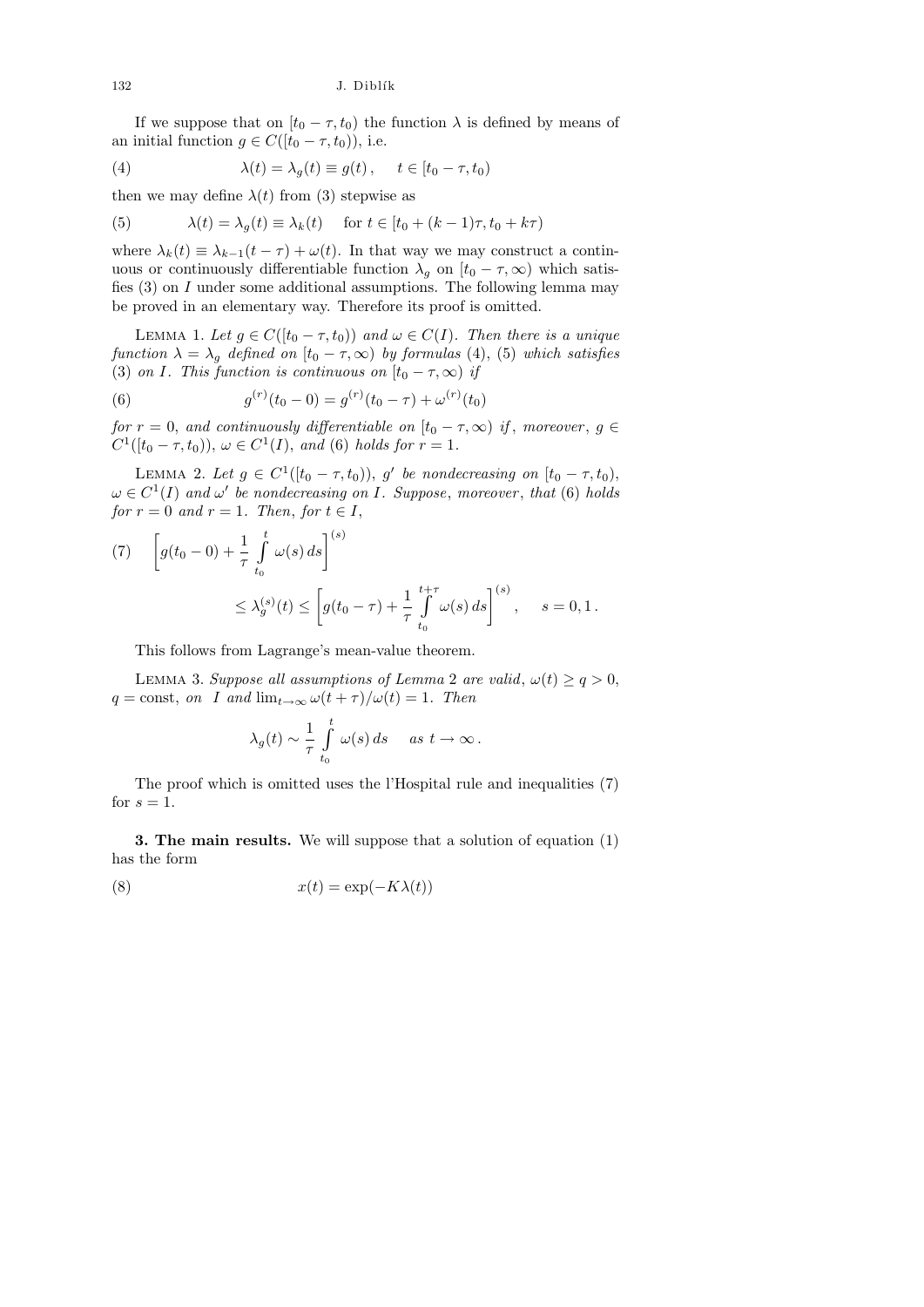where  $\lambda$  is a new unknown function and  $0 \leq K = \text{const.}$  The corresponding equation for  $\lambda$  is

(9) 
$$
\dot{\lambda}(t) = c(t)K^{-1}\exp\{K[\lambda(t) - \lambda(t-\tau)]\}.
$$

Equation (9) is in close connection with equation (3) for  $\omega(t) \equiv$  $-K^{-1}\ln[c(t)K^{-1}]$ , that is, with the equation

(10) 
$$
\lambda(t) - \lambda(t - \tau) = -K^{-1} \ln[c(t)K^{-1}].
$$

THEOREM 1. Suppose  $c \in C^1(I)$  and  $g \in C^1([t_0 - \tau, t_0))$  satisfy the following assumptions:

(i) c is nonincreasing,  $0 < c(t) < K$  on I where K is some positive constant, and  $c'/c$  is nonincreasing on I;

- (ii)  $g(t) > 0$  and g' is nondecreasing on  $[t_0 \tau, t_0);$
- (iii) for  $s \in \{0, 1\}$ ,

$$
g^{(s)}(t_0 - 0) = g^{(s)}(t_0 - \tau) - K^{-1}[\ln[c(t_0)K^{-1}]]^{(s)}
$$

Moreover, suppose there are constants M and L,  $0 < M < L$ , such that

$$
(11) \quad M^{-1}[c(t)K^{-1}]^{1-M} \le -(\tau K)^{-1}\ln[c(t)K^{-1}] \le L^{-1}[c(t-\tau)K^{-1}]^{1-L}
$$

for  $t \in I$  (left inequality) and for  $t \in [t_0 + \tau, \infty)$  (right inequality). Then there exists an uncountable set  $\Lambda$  of functions  $\lambda$  defined on  $[t_0 - \tau, \infty)$  and satisfying equation (9) on I. Moreover, for  $\lambda \in \Lambda$ ,

(12) 
$$
M\lambda_g(t) < \lambda(t) < L\lambda_g(t)
$$

for  $t \in [t_0 - \tau, \infty)$  where  $\lambda_q$  is the solution of equation (10) defined by the initial function g.

P r o o f. We define  $\Omega(t)$  where  $t \in I$  to be the set of continuous functions  $\varphi$  from  $[t - \tau, t]$  into R such that

$$
M\lambda_g(t+\theta) < \varphi(t+\theta) < L\lambda_g(t+\theta)
$$

for all  $\theta \in [-\tau, 0]$  and either  $\varphi(t) = M\lambda_q(t)$  or  $\varphi(t) = L\lambda_q(t)$ . Further we define two functions  $W_1(t, \lambda) \equiv \lambda - M\lambda_q(t)$  and  $W_2(t, \lambda) \equiv \lambda - L\lambda_q(t)$ and we find the sign of derivatives of these functions along the solutions of equation (9) on the set  $\Omega(t)$  for each  $t \in I$ . For  $W_2(t, \lambda)$  and each  $\varphi \in \Omega(t)$ such that  $\varphi(t) = L\lambda_q(t)$  we obtain

$$
\frac{dW_2(t,\lambda)}{dt}\bigg|_{\lambda=\varphi(t)} = [c(t)K^{-1}\exp\{K[\lambda(t) - \lambda(t-\tau)]\} - L\lambda'_g(t)]|_{\lambda=\varphi(t)}
$$

$$
= c(t)K^{-1}\exp\{K[\varphi(t) - \varphi(t-\tau)]\} - L\lambda'_g(t).
$$

Using the right hand side inequality of (7) for  $s = 1$  where  $\omega(t) \equiv -K^{-1}$  $\times \ln[c(t)K^{-1}]$  and the definition of  $\Omega(t)$ , we obtain

.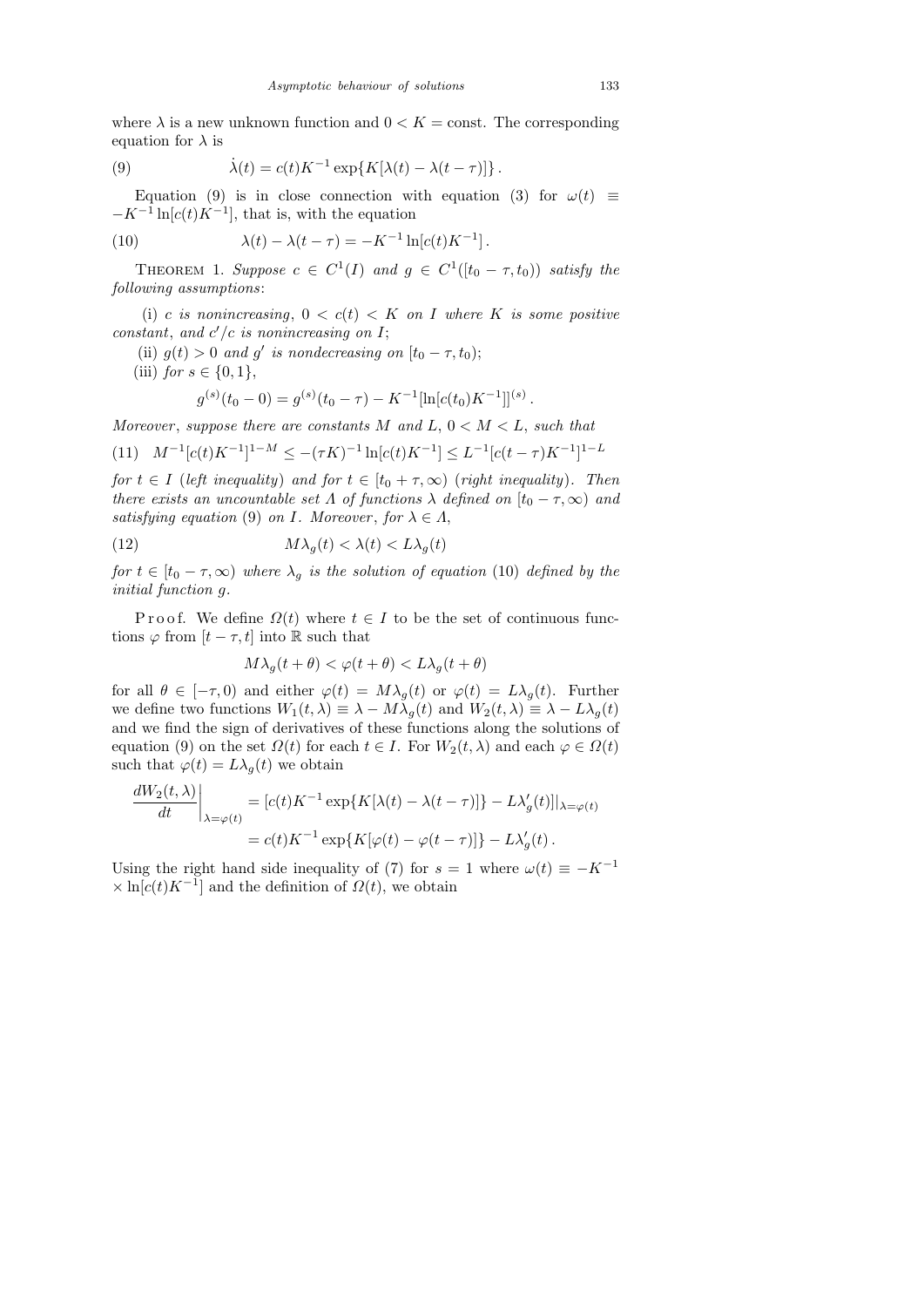134 J. Diblík

$$
\frac{dW_2(t,\lambda)}{dt}\Big|_{\lambda=\varphi(t)} > c(t)K^{-1}\exp\{KL[\lambda_g(t) - \lambda_g(t-\tau)]\}
$$

$$
+ L(\tau K)^{-1}\ln[c(t+\tau)K^{-1}]
$$

$$
= [c(t)K^{-1}]^{1-L} + L(\tau K)^{-1}\ln[c(t+\tau)K^{-1}].
$$

Finally, in view of the right hand side inequality of (11), we conclude that

$$
\frac{dW_2(t,\lambda)}{dt}\bigg|_{\lambda=\varphi(t)} > [c(t)K^{-1}]^{1-L} - [c(t)K^{-1}]^{1-L} = 0.
$$

For  $W_1(t, \lambda)$  and each  $\varphi \in \Omega(t)$  such that  $\varphi(t) = M\lambda_q(t)$  we obtain by analogy

$$
\left. \frac{dW_1(t,\lambda)}{dt} \right|_{\lambda = \varphi(t)} = c(t)K^{-1} \exp\{K[\varphi(t) - \varphi(t-\tau)]\} - M\lambda'_g(t)
$$
  

$$
< c(t)K^{-1} \exp\{KM[\lambda_g(t) - \lambda_g(t-\tau)]\}
$$
  

$$
+ M(\tau K)^{-1} \ln[c(t)K^{-1}]
$$
  

$$
\leq [c(t)K^{-1}]^{1-M} - [c(t)K^{-1}]^{1-M} = 0.
$$

Now, by the topological method of T. Ważewski (see, for instance, [4], [9]) in the version of K. P. Rybakowski (e.g. [7], [8]) which is suitable for retarded functional differential equations, there is a set of functions  $\Lambda$  such that if  $\tilde{\lambda} \in \Lambda$  then  $M\lambda_g(t) < \tilde{\lambda}(t) < L\lambda_g(t)$ ,  $t \in [t_0 - \tau, \infty)$ ,  $\lambda$  satisfies equation (13) on I and the set  $\{(t, \tilde{\lambda}(t)) : t = t_0, \tilde{\lambda} \in \Lambda\}$  has the power of the continuum. That is, inequalities (12) hold and the conclusion of the theorem is true. The details of the application of the topological method are omitted because they can be found e.g. in [2], [4], [7–9]. The theorem is proved.

R e m a r k 1. Using Lemmas 2 and 3 we may obtain concrete inequalities for solutions from A. E.g. if Theorem 1 holds,  $c(t)K^{-1} \leq \nu < 1$ ,  $\nu = \text{const}$ on I and

$$
\lim_{t \to \infty} \frac{\ln[c(t+\tau)K^{-1}]}{\ln[c(t)K^{-1}]} = 1
$$

then we may (by Lemma 3) conclude that there are positive numbers  $\varepsilon_1 < 1$ and  $\varepsilon_2 > 1$  such that for each solution  $\lambda \in \Lambda$  of equation (9),

(13) 
$$
\frac{-\varepsilon_1 M}{\tau K} \int_{t_0}^t \ln[c(s)K^{-1}] ds < \lambda(t) < \frac{-\varepsilon_2 L}{\tau K} \int_{t_0}^t \ln[c(s)K^{-1}] ds
$$

as  $t \to \infty$ .

Remark 2. For a wide class of functions c (e.g.  $c(t) = \exp(-pt)$ , 0 <  $p = \text{const}; c(t) = \exp(-\exp(pt)), 0 < p = \text{const}$  the constants M and L in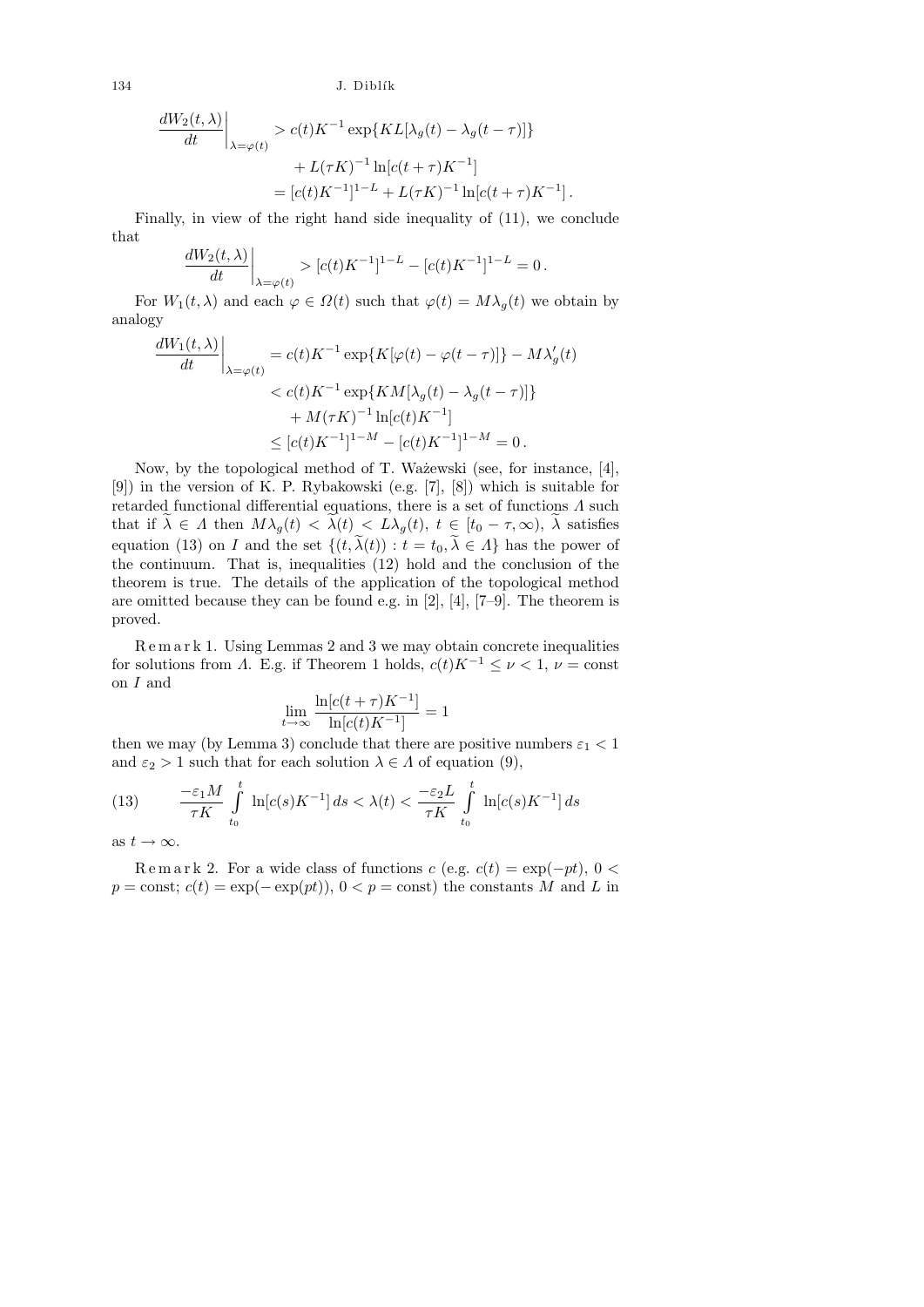Theorem 1 may be chosen such that  $M \leq 1 < L$ .

Strictly speaking, we may expect the existence of solutions of equation (9) which satisfy inequalities similar to (13) without knowledge of the existence of the solution  $\lambda = \lambda_q$  of equation (10). From this standpoint the statements of Lemmas 1–3 can be used as a motivation for finding inequalities of some form for solutions of equation (9). Therefore the conditions of the following theorem are different from the assumptions of these lemmas.

THEOREM 2. Let  $c \in C(I)$  be nonincreasing and such that  $0 < c(t)$  $K$  on I where K is some positive constant. Moreover, suppose there are constants M and L,  $0 < M < L$ , such that for  $t \in I$ ,

(14) 
$$
M^{-1} \exp \left\{ \frac{-KM}{\tau} \int_{t+\tau}^{t+2\tau} \ln[c(s)K^{-1}] ds \right\} \le \frac{-K}{\tau c(t)} \ln[c(t+2\tau)K^{-1}]
$$

$$
\le L^{-1} \exp \left\{ \frac{-KL}{\tau} \int_{t+\tau}^{t+2\tau} \ln[c(s)K^{-1}] ds \right\}.
$$

Then there exists an uncountable set  $\Lambda_1$  of functions  $\lambda$  defined on  $[t_0-\tau,\infty)$ and satisfying equation (9) on I. Moreover, for  $\lambda \in \Lambda_1$ ,

(15) 
$$
\omega_1(t) < \lambda(t) < \omega_2(t)
$$

for  $t \in [t_0 - \tau, \infty)$ , where

$$
\omega_1(t) \equiv \frac{-M}{\tau} \int_{t_0}^{t+2\tau} \ln[c(s)K^{-1}] ds, \quad \omega_2(t) \equiv \frac{-L}{\tau} \int_{t_0}^{t+2\tau} \ln[c(s)K^{-1}] ds.
$$

Proof. The proof is analogous to that of Theorem 1 and therefore we only describe the main points. Define  $\Omega_1(t)$  where  $t \in I$  to be the set of continuous functions  $\varphi$  from  $[t-\tau, t]$  into R such that  $\omega_1(t+\theta) < \varphi(t+\theta) <$  $\omega_2(t+\theta)$  for all  $\theta \in [-\tau,0)$  and either  $\varphi(t) = \omega_1(t)$  or  $\varphi(t) = \omega_2(t)$ . Further we define  $W_i(t, \lambda) \equiv \lambda - \omega_i(t)$ ,  $i = 1, 2$ . For  $\varphi \in \Omega_1(t)$  with  $\varphi(t) = \omega_2(t)$  we compute:

$$
\frac{dW_2(t,\lambda)}{dt}\Big|_{\lambda=\varphi(t)}
$$
\n
$$
= \left[ c(t)K^{-1} \exp\{K[\lambda(t) - \lambda(t-\tau)]\} + \frac{L}{\tau} \ln[c(t+2\tau)K^{-1}]\right]\Big|_{\lambda=\varphi(t)}
$$
\n
$$
> \frac{c(t)}{K} \exp\{K[\omega_2(t) - \omega_2(t-\tau)]\} + \frac{L}{\tau} \ln[c(t+2\tau)K^{-1}]
$$
\n
$$
= \frac{c(t)}{K} \exp\left\{\frac{-KL}{\tau} \int_{t+\tau}^{t+2\tau} \ln[c(s)K^{-1}] ds\right\} + \frac{L}{\tau} \ln[c(t+2\tau)K^{-1}] \ge 0.
$$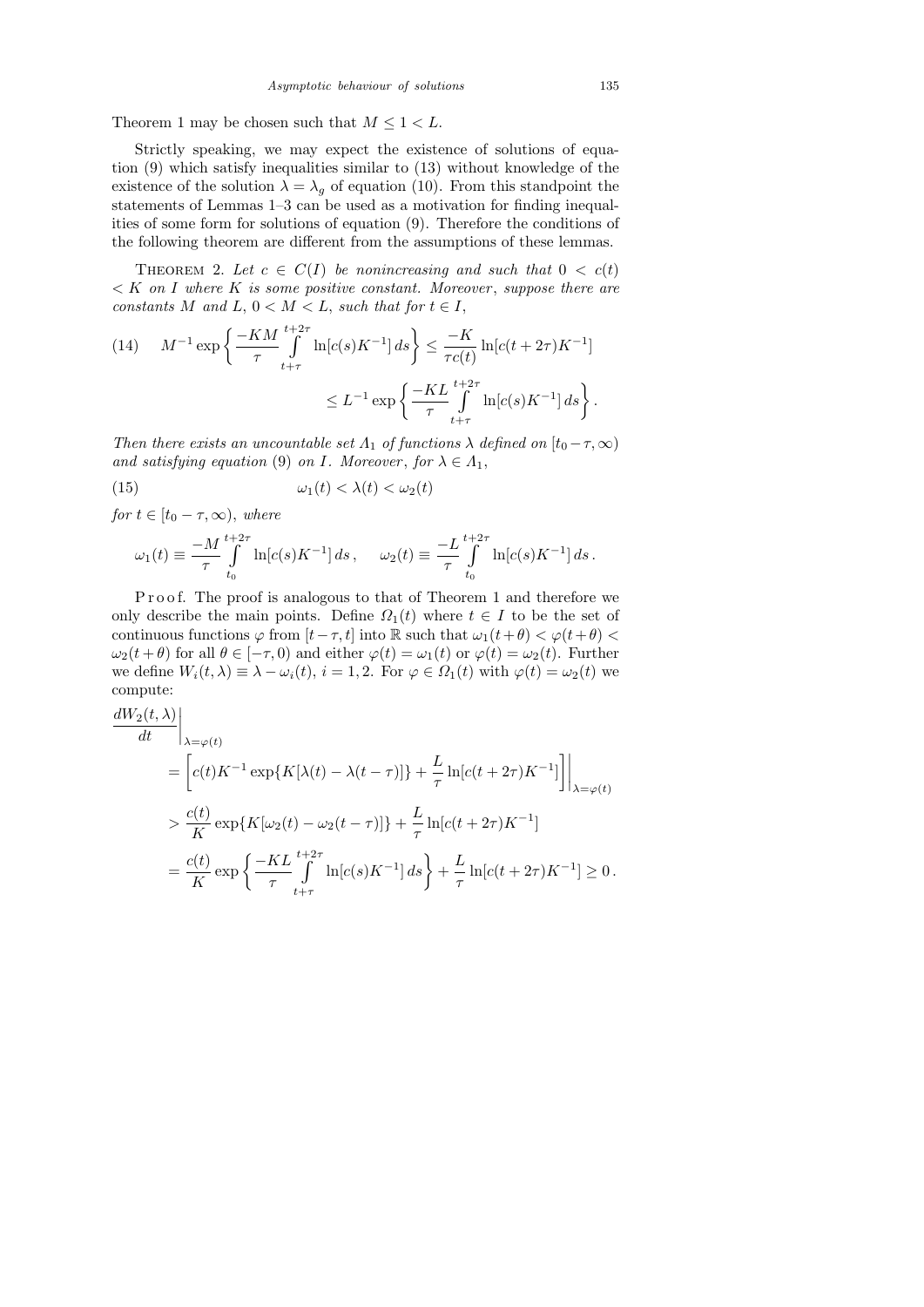For  $\varphi \in \Omega_1(t)$  with  $\varphi(t) = \omega_1(t)$  we obtain

$$
\frac{dW_1(t,\lambda)}{dt}\Big|_{\lambda=\varphi(t)}
$$
\n
$$
= \left[\frac{c(t)}{K}\exp\{K[\lambda(t)-\lambda(t-\tau)]\} + \frac{M}{\tau}\ln[c(t+2\tau)K^{-1}]\right]\Big|_{\lambda=\varphi(t)}
$$
\n
$$
< \frac{c(t)}{K}\exp\{K[\omega_1(t)-\omega_1(t-\tau)]\} + \frac{M}{\tau}\ln[c(t+2\tau)K^{-1}]
$$
\n
$$
= \frac{c(t)}{K}\exp\left\{\frac{-KM}{\tau}\int_{t+\tau}^{t+2\tau}\ln[c(s)K^{-1}]ds\right\} + \frac{M}{\tau}\ln[c(t+2\tau)K^{-1}] \le 0.
$$

The theorem is proved.

For equation (1), as follows from Theorems 1 and 2 and from transformation (8), the following result holds:

THEOREM 3. (a) Let all assumptions of Theorem 1 be valid. Then there exists an uncountable set X of functions x defined on  $[t_0 - \tau, \infty)$  and satisfying equation  $(1)$  on I such that

(16) 
$$
\exp\{-L\lambda_g(t)\} < x(t) < \exp\{-M\lambda_g(t)\}
$$

for  $t \in [t_0 - \tau, \infty)$  where  $\lambda_g$  is the solution of equation (10) defined by the initial function g.

(b) Let all assumptions of Theorem 2 be valid. Then there exists an uncountable set  $X_1$  of functions x defined on  $[t_0 - \tau, \infty)$  and satisfying equation (1) on I such that

(17) 
$$
\exp\{-\omega_2(t)\} < x(t) < \exp\{-\omega_1(t)\}
$$

for  $t \in I$ .

By means of the transformation  $x(t) = w(t) \exp\{\int_{t_0}^t a(s) ds\}$  equation (2) can be transformed into  $\dot{w}(t) = -c_1(t)w(t - \tau)$  where  $c_1(t) \equiv b(t)$  $\times \exp\{\int_t^{t-\tau} a(s) ds\}.$  Since the latter equation has the form (1), the following result holds for equation (2):

THEOREM 4. (a) Let all assumptions of Theorem 1 be valid with  $c(t) \equiv$  $c_1(t)$ . Then there exists an uncountable set  $X_2$  of functions x defined on  $[t_0-\tau,\infty)$  and satisfying equation (2) on I and inequalities (16) on  $[t_0-\tau,\infty)$ where  $\lambda_g$  is the solution of equation (10) (with  $c(t) \equiv c_1(t)$ ) defined by the *initial function*  $g(t)$ *.* 

(b) Let all assumptions of Theorem 2 be valid with  $c(t) \equiv c_1(t)$ . Then there exists an uncountable set  $X_3$  of functions x defined on  $[t_0 - \tau, \infty)$  and satisfying equation (2) on I and inequalities (17) on I (with  $c(t) \equiv c_1(t)$  in the definitions (15) of  $\omega_i$ ,  $i = 1, 2$ .